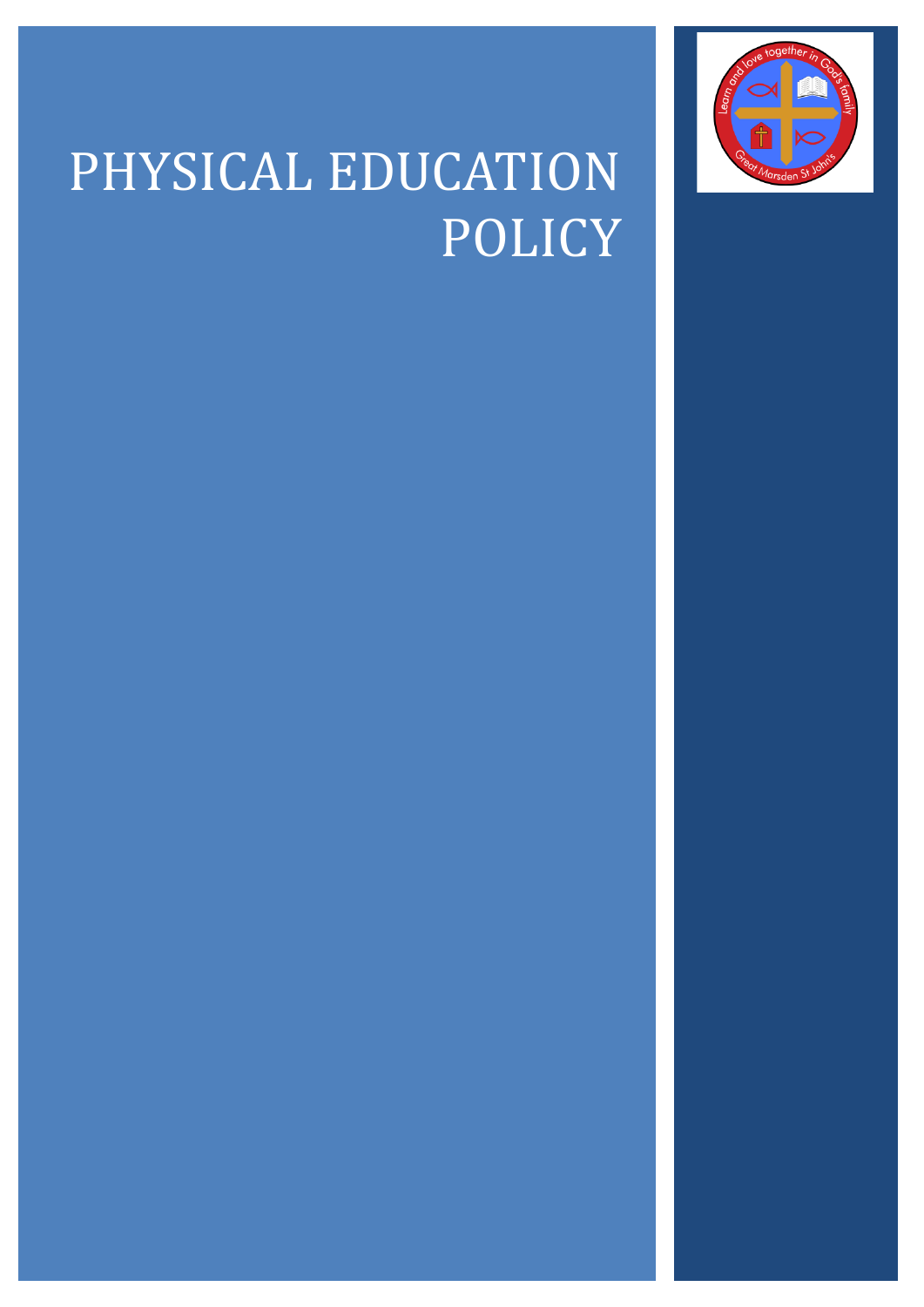#### **Policy Statement**

At Great Marsden St Johns CE Primary school we believe that a high-quality physical education curriculum should inspire all pupils to succeed and excel in physically-demanding and competitive activities. It should provide opportunities for pupils to become physically confident in a way which supports their health and fitness as well as developing an enjoyment of sport. Children should be inspired to further develop the skills they develop in PE lessons in out-of-school activities organised by both the school and local organisations. The school should also signpost children to local clubs who can further support children in their physical development.

Physical activity should help children to develop the ability to work independently, and communicate with and respond positively towards others as part of a team which will help to embed values such as fairness and respect. Physical activity in school should promote an understanding of safe practice, and develop a sense of responsibility towards pupils' own and others' safety and well-being.

In order to support our healthy schools ethos, pupils are encouraged to appreciate the importance of a healthy and fit body, and begin to understand those factors that affect health and fitness. This work is closely aligned with the criteria for achieving National Healthy School Status and especially those for Physical Activity, which the school is working towards.

#### **Aims:**

The School's aims for pupils in Physical Education are:

To enjoy and succeed in physically demanding activities

To develop an increasing ability to select, link and apply skills, tactics and compositional ideas

To develop the ability to work independently as well as communicate with and respond positively towards others whilst making a positive contribution to their own and others learning

To develop an understanding of the effects of exercise on the body, and an appreciation of the value of safe exercising, and the need to sustain this throughout life

To promote an understanding of safe practice, and develop a sense of responsibility towards their own and others' safety and well-being

#### **Entitlement:**

The school provides all pupils with the full entitlement of two hours of high quality Physical Education a week.

*Key Stage 1 and 2:* Two lessons of 1 hour per week.

*Foundation Stage:* One lesson of 1 hour of formal PE or Dance per week plus at least 1 hour of outdoor provision, focussing on physical development. This may be in the designated EYFS outdoor area or on the playground.

Each class is timetabled so that they can access the hall for all of their allocated PE time, however it is expected that PE lessons for games and athletics take place outside as often as possible.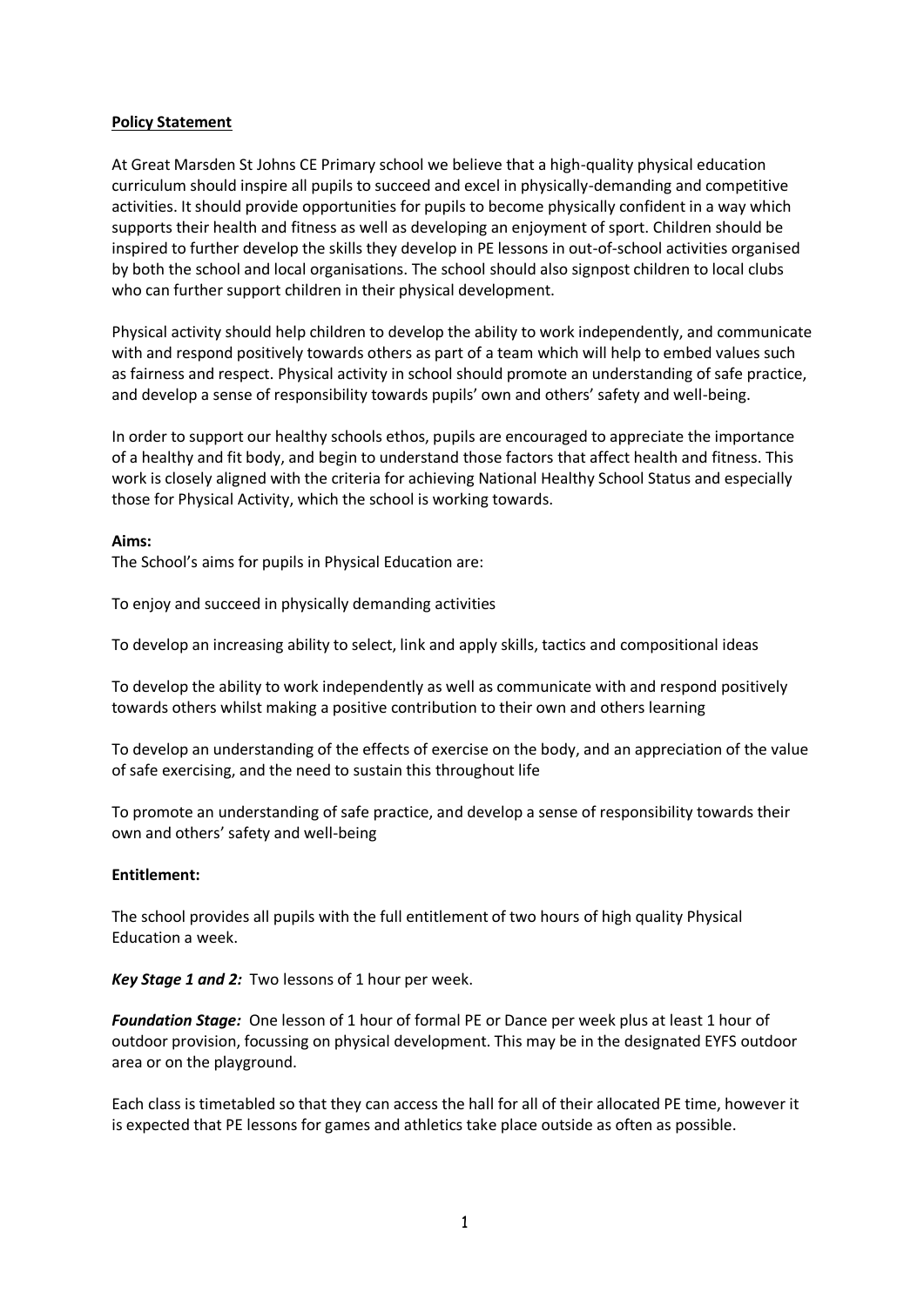# **Planning:**

The school follows the progressive schemes of work provided by Lancashire for Gymnastics, Dance, Games, Athletics and Outdoor Adventurous Activities at Key Stages 1 and 2*.* The scheme of work is available on the network shared area and on disc from the PE co-ordinator.

The different areas of the PE curriculum can be taught in any order, along the progressions, ensuring that the appropriate year group curriculum skills are taught. Curriculum maps should be updated to show when each topic is being covered in order to highlight any gaps in provision. Every year group should cover all areas of learning at least once during the course of the year.

Where possible links should be made to other parts of the curriculum, for example teaching athletics alongside work on Ancient Greek and the Olympics.

Individual lesson plans should be printed and evaluated to inform planning and ensure tasks are matched to ability. If necessary plans should be adapted to respond to the needs and abilities of the class. Evidence of this should be seen on planning.

At key stage 2, swimming is taught by a Swimming Instructor with support from school staff. Information on progress and assessment of attainment is provided by this person in consultation with the class teacher.

Outdoor and Adventurous Activities are taught using the Lancashire Scheme of work. Year 6 children will have the opportunity to develop these skills on an outdoor residential in the summer term.

# **Teaching and Learning:**

Each PE lesson throughout the school should include

- A lesson objective. This can be shared orally with the children.
- A warm up. Children must be taught to understand why it is important to warm up their bodies before partaking in physical activity.
- Opportunity to develop a skill.
- Opportunity to apply the developed skill in an appropriate context. This may be in pairs, groups or as a whole class.
- A cool down. This should be appropriate to the level of activity carried out. For example in gymnastics children can cool down as they are putting away equipment.

#### **Assessment and Recording:**

Pupils work will be assessed throughout each unit of work using formative assessment methods. Each lesson plan should be annotated to show children working above and below expectations. At the end of each unit of work, each class from Y1 to Y4 should update the PE Fundamental Movement Skills (FMS) Spreadsheet for their class as developed by the PE Co-ordinator. At least one FMS should be assessed in each unit and all FMS need to be assessed at least once during the year, however it is likely they will be covered a number of times. In Y5 and Y6 the assessment sheet against the units key skills should be completed indicating children who are working at, above or below the age related expectations.

The PE coordinator will carry out analysis of assessments to monitor the standards and progression throughout the school.

#### **Equipment and Resources:**

Resources are kept in the store cupboard in the hall. Netball posts are available in the outdoor shed. Resources returned in good condition and working order. The pupils should be encouraged to:

- Look after resources
- Use different resources to promote learning
- Be told of any safety procedures relating to the carrying or handling of resources.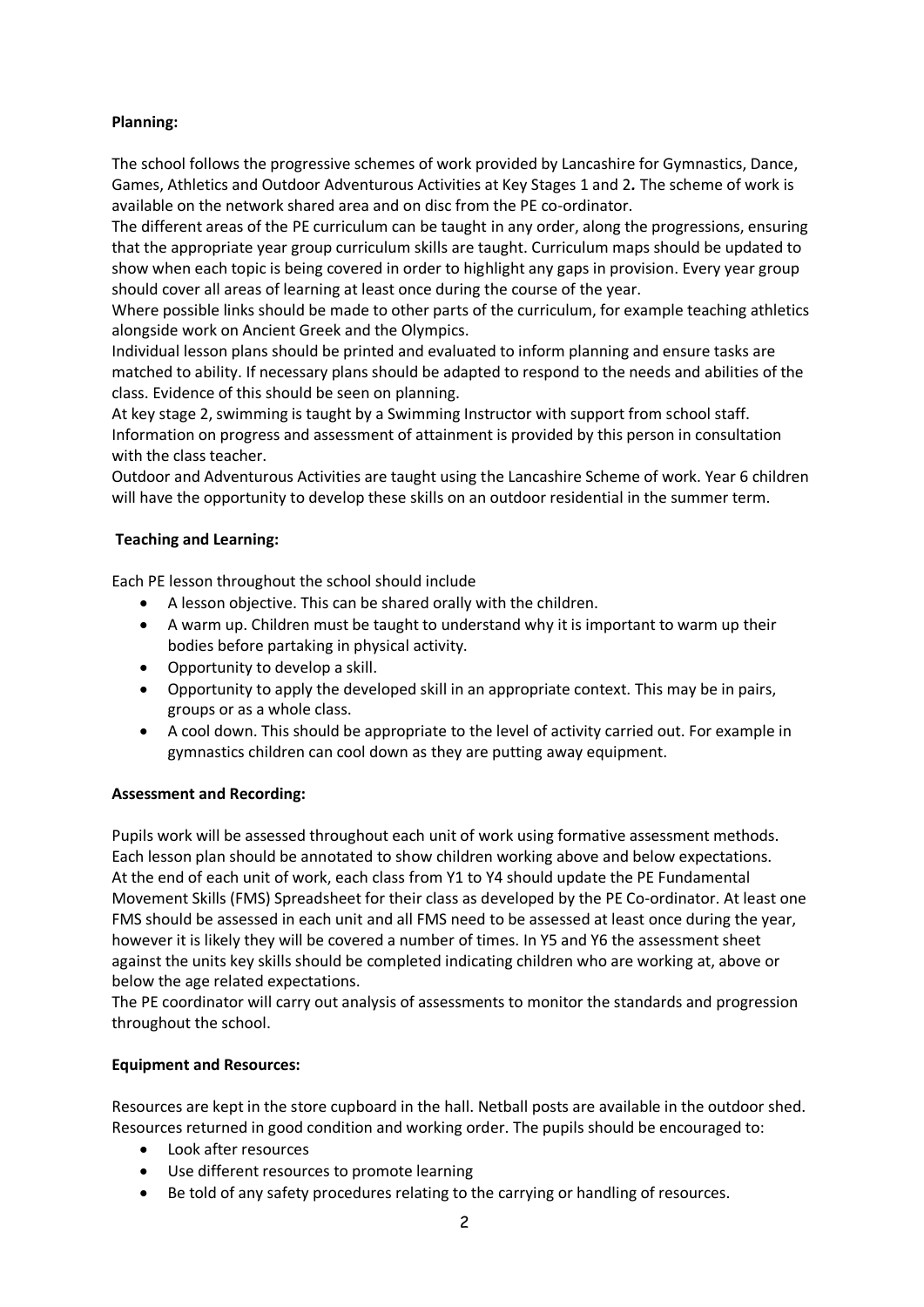Pupils should not be allowed to access the PE store cupboard without direct supervision. Any damage done to a piece of apparatus which could cause subsequent injury must be isolated from use, and reported. No other groups or individuals should be able to access the resource until such time as it is made safe.

Teaching books and other resources for teachers are located in the PE equipment cupboard. A list of available resources is attached to this policy.

## **Safe Practice:**

All teachers should make themselves aware of the health and safety arrangements for the areas of activity that they are teaching. This school follows the "Safe Practice in Physical Education and School Sport -2012" guidance provided by AfPE and Lancashire . A copy of the AfPE manual is located in the PE cupboard*.*

Only staff who hold Qualified Teacher Status (QTS) should teach PE. Teaching Assistants may lead PE sessions under the supervision of member of staff with QTS.

All pupils must be taught how to handle and carry apparatus, resources appropriately. They should be taught to recognise hazards, assess the consequent risks and take steps to control the risks to themselves and others.

Staff must always wear suitable sports footwear to teach PE.

#### **PE Kit:**

All children must wear full PE kit for every lesson according to the uniform policy. Spare kit can be borrowed from the cupboard.

Royal blue round-necked tee-shirt Royal blue shorts Black elasticated or Velcro pumps (no laces) Trainers should be worn for outdoor games lessons Blue tracksuit bottoms may be worn for outdoor games in colder weather

Children in Year 4 also require a swim suit and towel. This should be a one piece or trunks. Children with long hair also require a swimming hat.

Jewellery must be removed before every PE lesson. If earrings cannot be removed they must be covered with micropore tape.

If children wear tights for school, these must be removed for PE. It is understood that some pupils will wear leggings or tracksuit bottoms (with tight leg-bottoms) in PE for religious reasons.

#### **Staff Continued Professional Development (CPD):**

All staff should take part in professional development to ensure secure subject knowledge, awareness of health and safety procedures and up to date knowledge. Staff should be comfortable and competent in the area of activity being taught. Staff should indicate where they feel they need support so that appropriate support can be given by either the subject leader or through INSET. All staff who attend any CPD course must provide feedback/ disseminate the information they have received.

Throughout the course of the year the school will access specialist sports coaches through the school sports funding. It is essential that class teachers involve themselves in lessons taught by specialist coaches in order to support their own profession development.